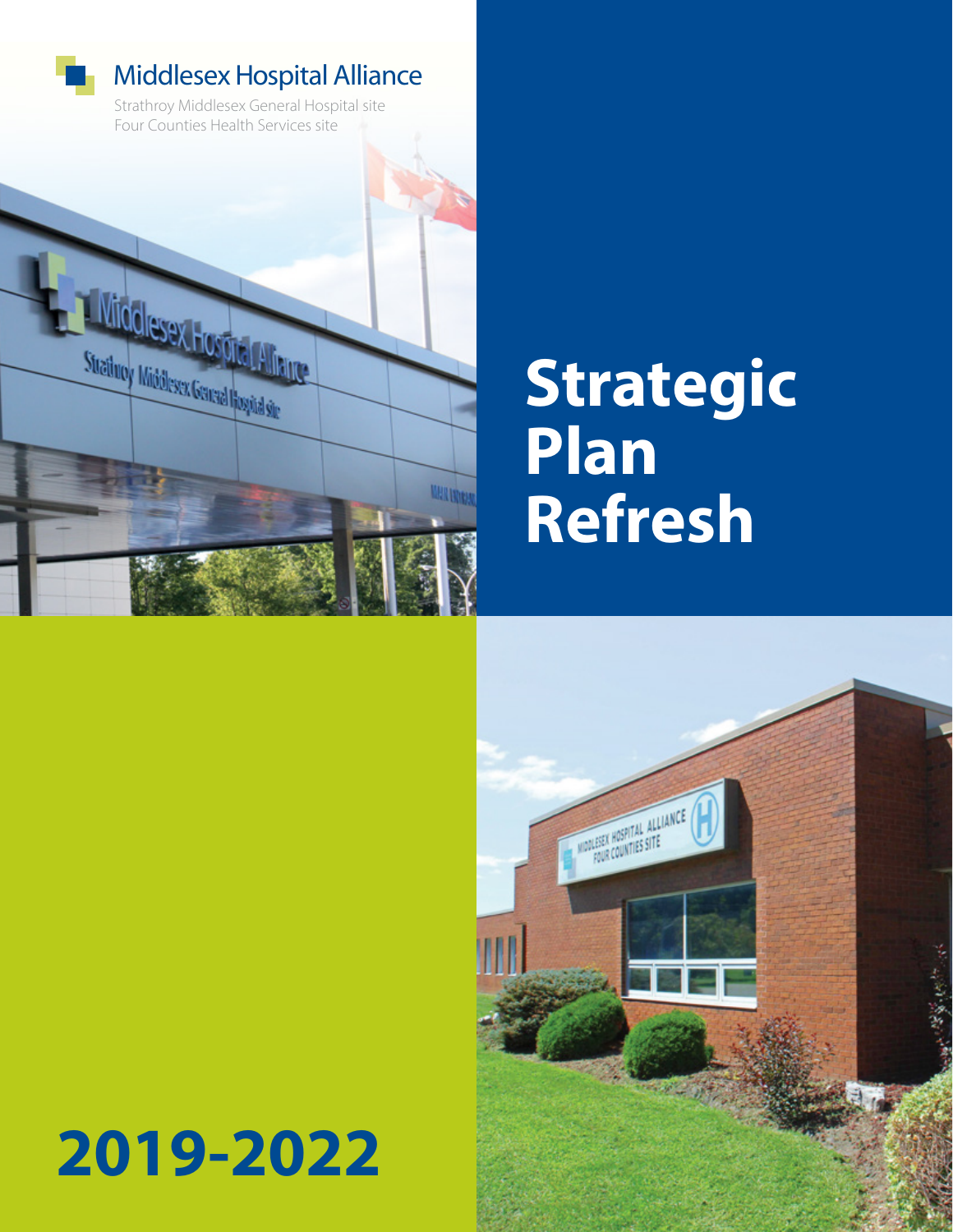## Mission, Vision and **Principles**

## **Our Renewed Mission**

## **Our Vision**

To provide the healthcare we would expect for our own families.

Exceptional Care by Exceptional People

## **Our Principles**

We are committed to providing the highest standards of quality care to all of our patients and families. In our commitment to champion excellent health services for our community, our actions are guided by five core principles:

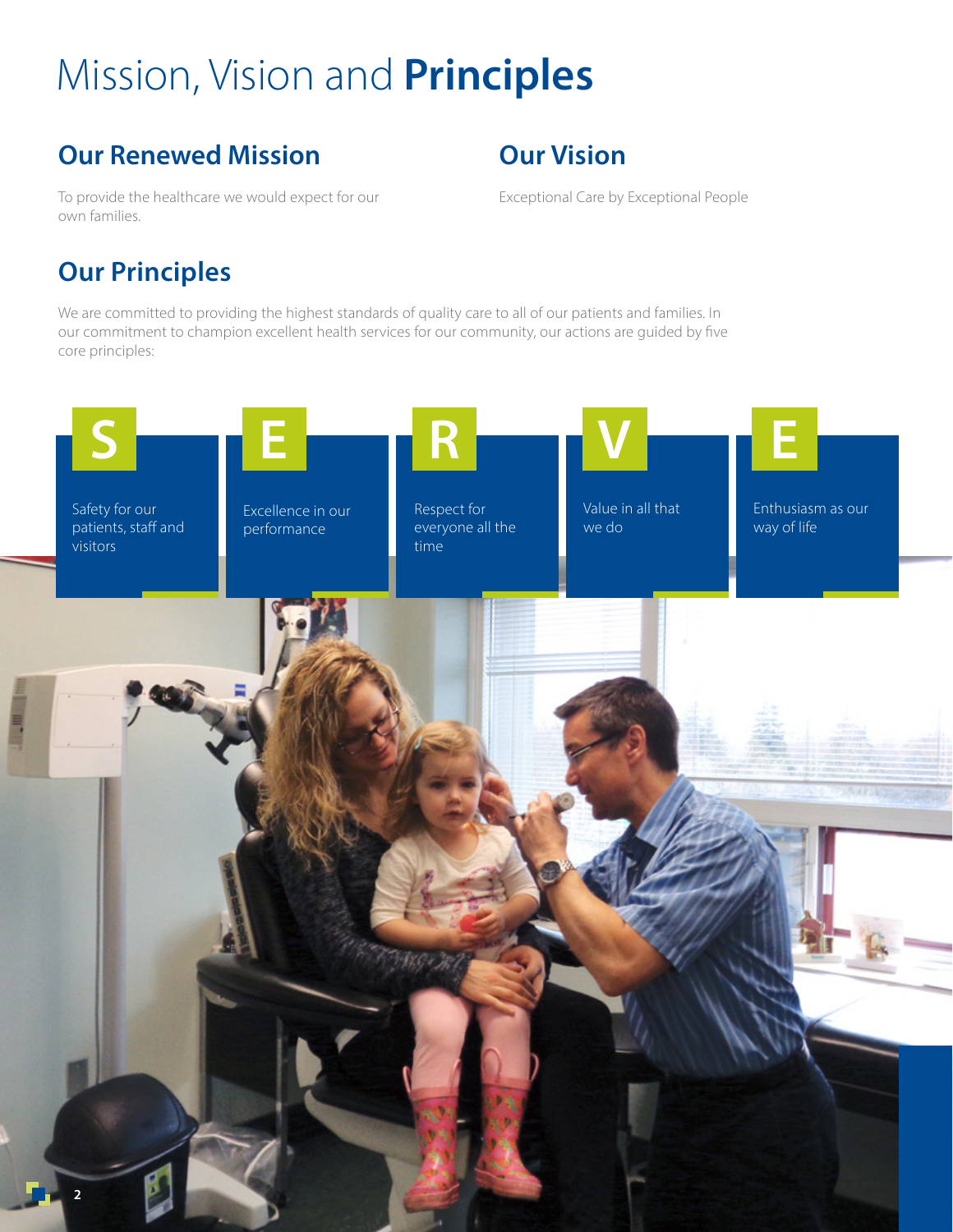## MHA Strategic Objectives **2019 to 2022**

This document outlines the proposed objectives and associated targets across of each of the pillars within the refreshed strategic plan for Middlesex Hospital Alliance.

## **People**

#### **Be an Employer of Choice**

Improve staff (employees, physicians, volunteer) engagement

Develop a strategy and roadmap to provide Leadership Development Opportunities

## **Quality Care**

#### **Create Exceptional Patient Experiences**

Improve patient flow, communication and service quality in the Emergency Departments

Create a streamlined admission process between the MHA sites

Implement Choosing Wisely

Create an MHA Patient and Family Advisory Committee

Continue to implement Senior Friendly Hospital Initiatives

#### **Bring Care Closer to Home**

Continue implementation of the Clinical Services Plan

### **Relationships**

#### **Collaborate with Key Partners to Enhance Services in the MHA Community**

Participate in an Ontario Health Team for the MHA population catchment area

Continue to work closely with the SMGH and FCHS Foundations

### **Resources**

#### **Establish a Modern and Efficient Infrastructure**

Develop long-range redevelopment strategies for both sites

Optimize available HIRF, HIRF-ECP or other capital funding to improve building infrastructure and building systems, and reduce MHA's environmental footprint

#### **Secure a Firm Financial Footing**

Develop working capital reserve fund equal to two months of total spend over a 10-year horizon

Adopt a comprehensive enterprise risk assessment framework

## **Innovation**

#### **Foster a Culture of Innovation**

Identify innovative partnerships that directly align with our strategic directions and clinical services plan

Utilize evidence-based best practices to improve care and measure the outcomes

**3**